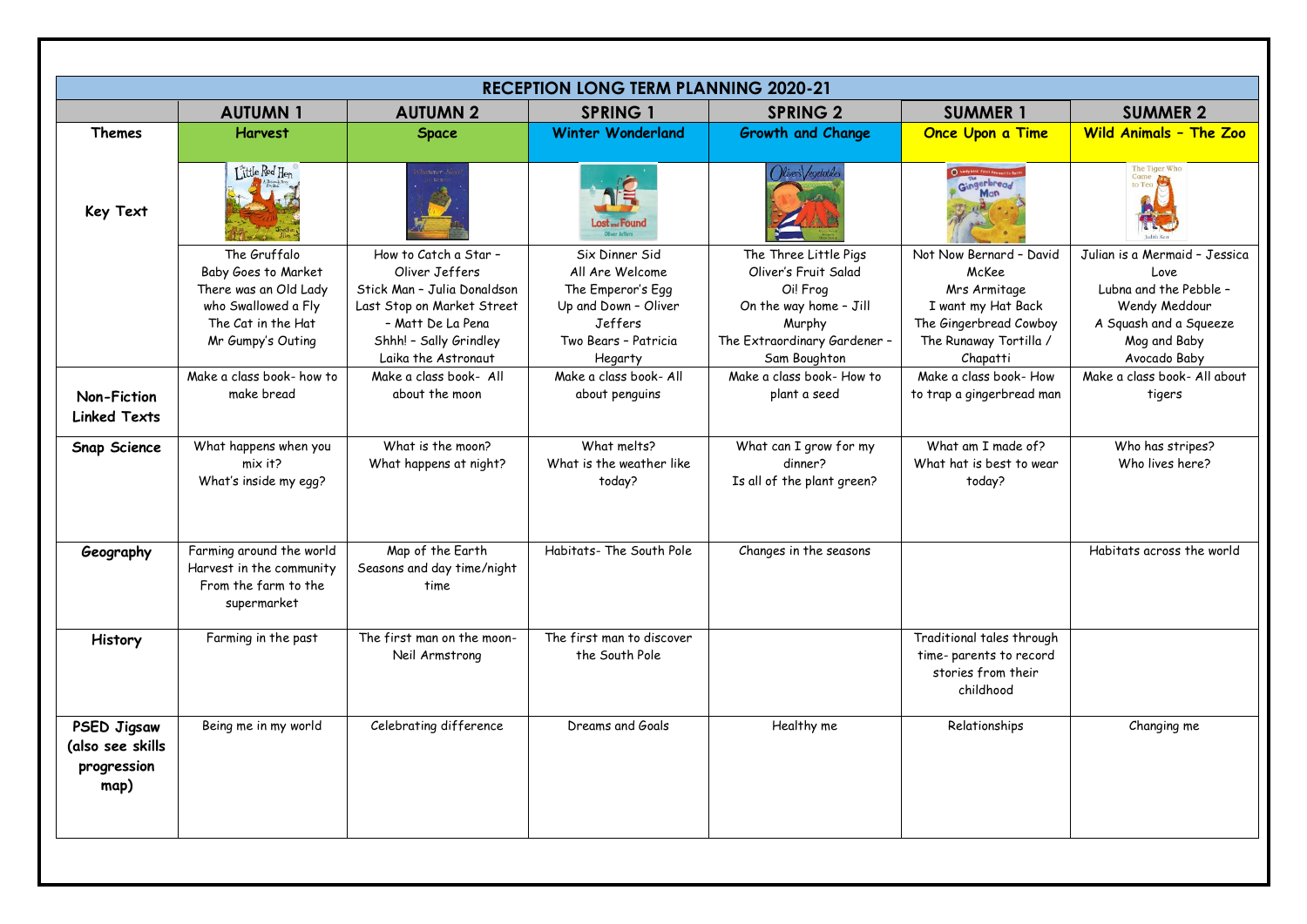| Discovery RE  | Special people:                   | Christmas:                    | Celebrations:                      | Easter:                                 | Stories:                                              | Special places:                                       |
|---------------|-----------------------------------|-------------------------------|------------------------------------|-----------------------------------------|-------------------------------------------------------|-------------------------------------------------------|
|               | What makes people                 | What is Christmas?            | How do people celebrate?           | What is Faster?                         | What can we learn from                                | What makes places special?                            |
|               | special?                          | Religion: Christianity        | Religion: Hinduism                 | Religion: Christianity                  | stories?                                              | Religions: Christianity, Islam,                       |
|               | Religions: Christianity,          |                               |                                    |                                         | Religions: Christianity,                              | Judaism                                               |
|               | Judaism                           |                               |                                    |                                         | Islam, Hinduism, Sikhism                              |                                                       |
| Enrichment    | Make Bread                        | Planetarium                   | Real boat role play                | Grow vegetables / visit an<br>allotment | Visit a Bakery to buy a<br>Gingerbread Man            | Visit a Zoo                                           |
|               | Introduce the home                | <b>Space station</b>          | Lost & found office                | <b>Allotment</b>                        | <b>Bakery</b>                                         | Jungle- habitats                                      |
|               | corner (props for bread           |                               |                                    |                                         |                                                       |                                                       |
| Role Play     | baking roleplay)                  |                               | <b>CALLER</b>                      |                                         |                                                       |                                                       |
|               |                                   |                               |                                    |                                         |                                                       |                                                       |
| Mark Making/  | Playful mark making               | <b>Emergent Scribbles</b>     | <b>Writing Lists</b>               | Writing signs and labels                | <b>Writing Lists</b>                                  | <b>Writing signs and Messages</b><br>(i.e. Watch out) |
|               |                                   |                               |                                    |                                         |                                                       |                                                       |
| Writing       | Pencil grip, using                | Pencil grip, forming letters, | Letter formation,                  | Letter formation,                       | Letter formation,                                     | Letter formation,                                     |
| Opportunities | different writing frames,         | using different writing       | hear/say/write initial and         | hear/say/write initial and              | phonetically plausible                                | phonetically plausible                                |
|               | drawing pictures with             | frames, drawing pictures      | dominant sounds                    | dominant sounds, writing on             | spelling, writing on the                              | spelling, writing on the line,                        |
|               | meaning                           | with meaning                  |                                    | the line                                | line                                                  | using finger spaces and                               |
|               |                                   |                               |                                    |                                         |                                                       | capital letters/full stops                            |
| Maths         | Numbers to 5                      |                               | Number bonds within 5              |                                         | Exploring patterns                                    |                                                       |
|               | Sorting                           |                               | Numbers to 10                      |                                         | Counting on and counting back                         |                                                       |
|               | Comparing groups within 5         |                               | Comparing numbers within 10        |                                         | Numbers to 20                                         |                                                       |
|               | Changes within 5                  |                               | Count out objects up to 10         |                                         | Conceptual subitising to 10                           |                                                       |
|               | Time                              |                               | Conceptual subitising to 8         |                                         | Numerical patterns                                    |                                                       |
|               | Subitising numbers to 5           |                               | Addition to 10                     |                                         | Finding doubles of numbers to 10                      |                                                       |
|               | Counting beyond 10                |                               | Number bonds to 10                 |                                         | Odd and even numbers to 10                            |                                                       |
|               | Finding doubles of numbers to 5   |                               | One more one less of numbers to 10 |                                         | Compare objects based on length, weight and capacity. |                                                       |
|               | One more one less of numbers to 5 |                               | 2D and 3D shapes                   |                                         |                                                       |                                                       |
|               | Repeating patterns                |                               |                                    |                                         |                                                       |                                                       |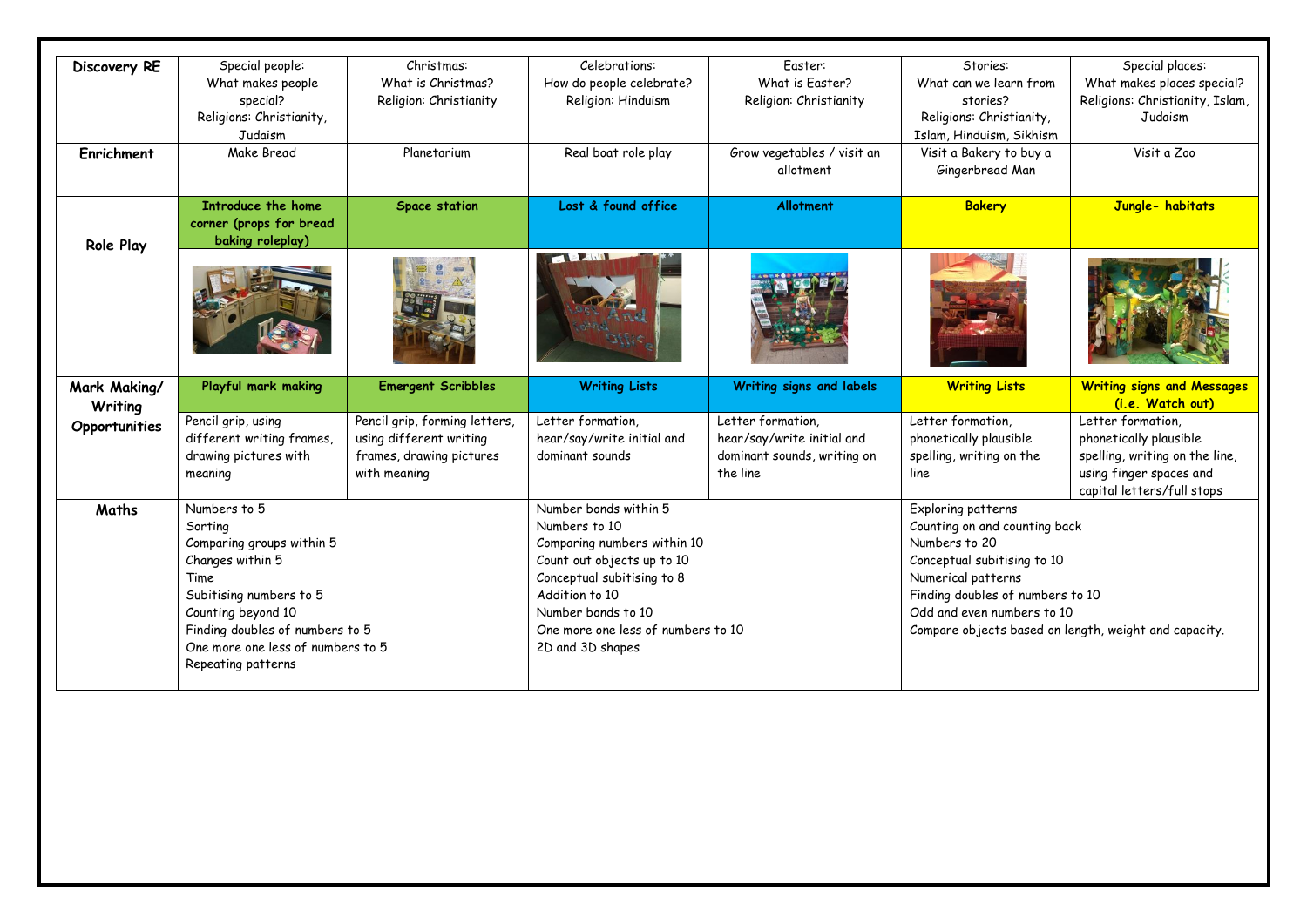| <b>Reception EAD</b>                                            | Autumn 1                                   | Autumn <sub>2</sub>                                                 | Spring 1                                      | <b>Spring 2</b>                                                     | Summer 1                                   | Summer 2                                                            |
|-----------------------------------------------------------------|--------------------------------------------|---------------------------------------------------------------------|-----------------------------------------------|---------------------------------------------------------------------|--------------------------------------------|---------------------------------------------------------------------|
| Key text                                                        | The Little Red Hen                         | Whatever Nextl                                                      | Lost & Found                                  | Oliver's Vegetables                                                 | The Gingerbread Man                        | The Tiger Who Came to<br>Tea                                        |
| Art & design ideas<br>(also see skills progression<br>document) | -Paper plate hen<br>-Clay bread            | -Rocket models<br>-Paper cup aliens<br>-Christmas cards             | -Toilet tube penguins<br>-Snowflake paintings | -Vegetable printing<br>-Easter bonnets<br>-Faster cards             | -Clay gingerbread men<br>-Fairy tale masks | -Paper plate tiger<br>-Jungle collage pictures                      |
| Narrative-based role<br>play                                    | -Farm shop                                 | -Space station<br>-Baby Bear's living room                          | -Lost & found office<br>-The South Pole       | -Grandpa's allotment                                                | -Bakery                                    | -Sophie's kitchen<br>-Jungle                                        |
| Music & movement<br>opportunities- carpet<br>sessions           | Charanga:<br>Me!                           | Charanga:<br>My Stories                                             | Charanga:<br>Everyone!                        | Charanga:<br>Our World                                              | Charanga:<br><b>Big Bear Funk</b>          | Charanga:<br>Reflect, Rewind & Replay                               |
| Music & movement<br>opportunities- provision                    | Outdoor music area<br>Stage for performing | Technology & nursery<br>rhymes-sound buttons,<br>head phones, iPads | Outdoor music area<br>Stage for performing    | Technology & nursery<br>rhymes-sound buttons,<br>head phones, iPads | Outdoor music area<br>Stage for performing | Technology & nursery<br>rhymes-sound buttons,<br>head phones, iPads |
| Artist & composers                                              | Artist: Wasilly Kandinski                  | Artist: Henri Matisse                                               | Artist: Claude Monet                          | Artist: Vincent Van Gogh                                            | Artist: David Hockney                      | Artist: Henri Rousseau                                              |
|                                                                 | Composer: Mozart                           | Composer: Brahms                                                    | Composer: Tchaikovsky                         | Composer: Vivaldi                                                   | Composer: John Williams                    | Composer: Beethoven                                                 |